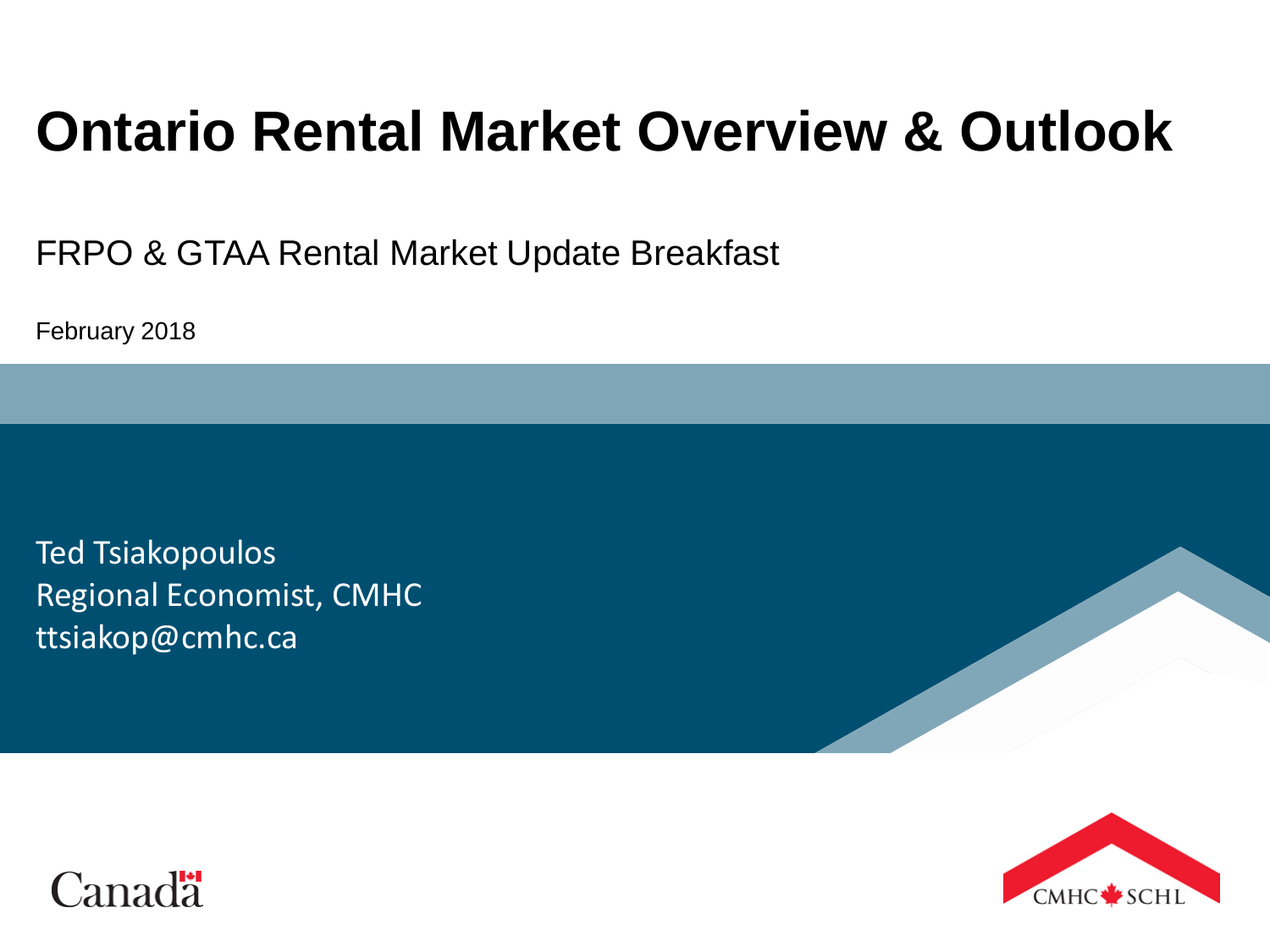- Ontario & BC Remain Tightest Rental Markets
- Tightest Rental Markets in Ontario South East Tightening
- Demand Shifting to Less Expensive Housing
- Vacancy Rates Still Have Room To Fall Rents Will Grow
- Demand Supply Imbalances Will Narrow But Composition of New Supply a Bigger Question
- National Housing Strategy To Play Important Role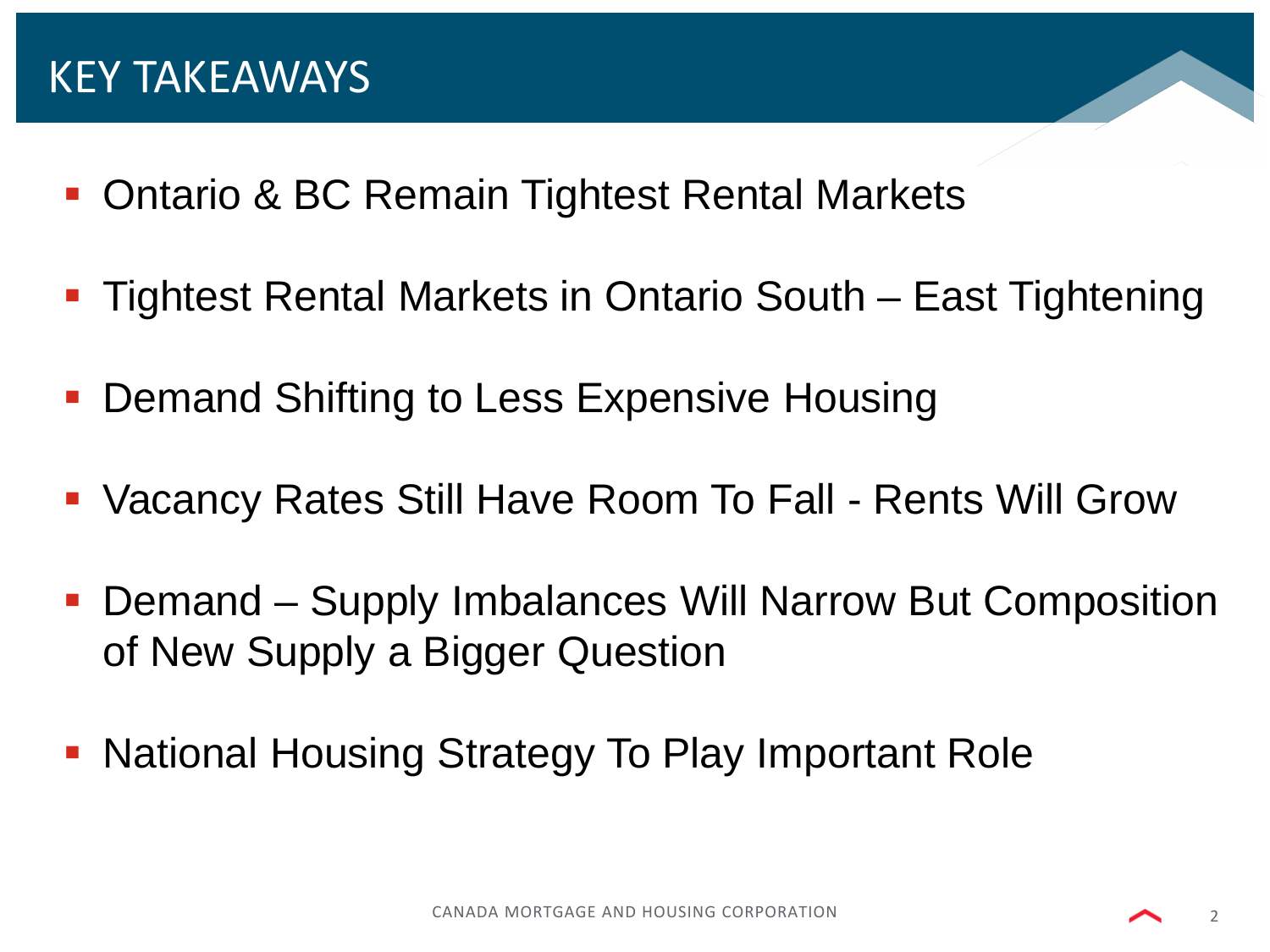### Ontario Rental Vacancy Rates – Among the Lowest





Source: CMHC Rental Market Survey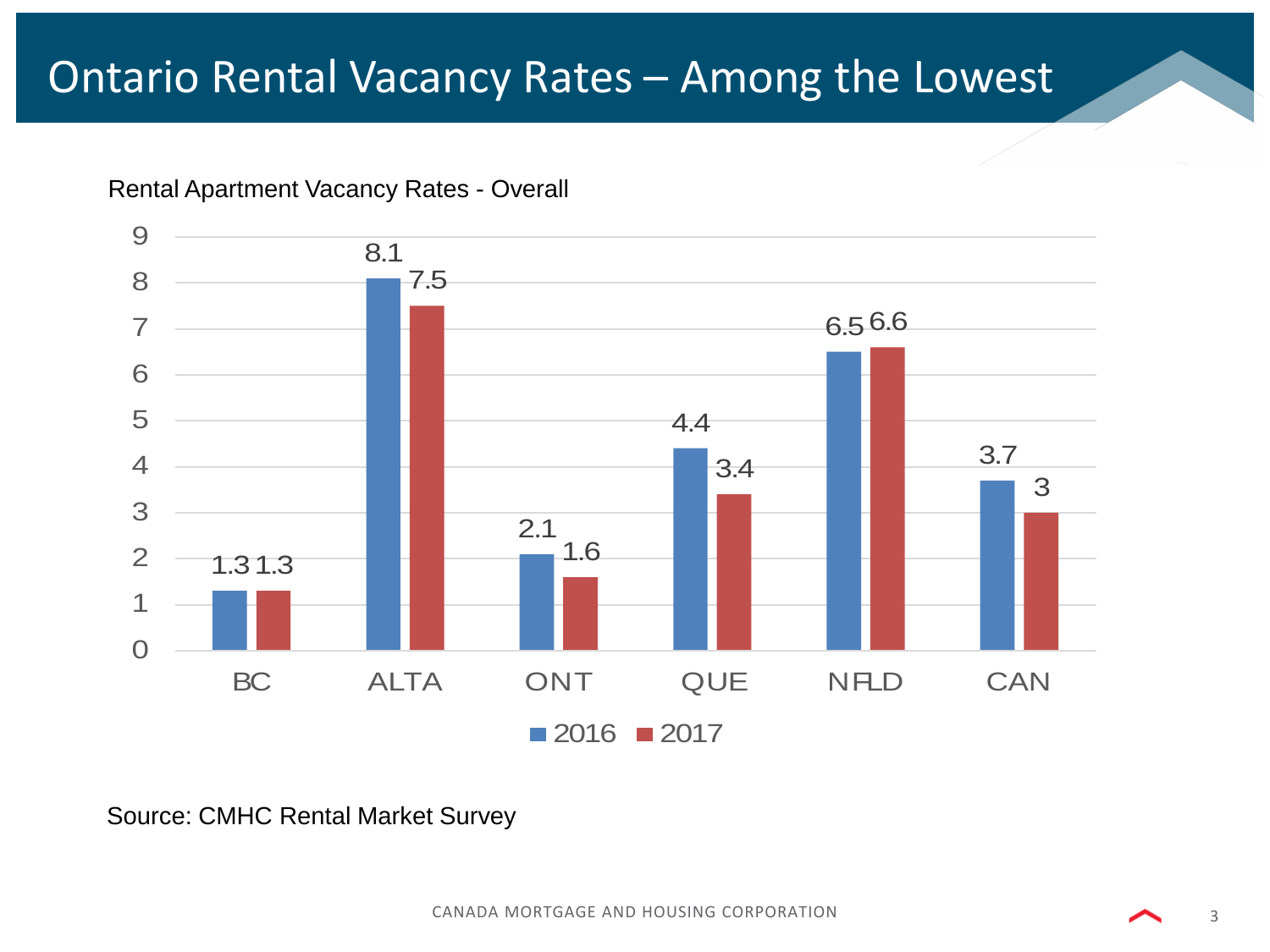### Eastern Ontario Vacancies Decline – N. Ontario Vacancies Still Elevated



Rental Apartment Vacancy Rates - Overall

Source: CMHC Rental Market Survey

CANADA MORTGAGE AND HOUSING CORPORATION 4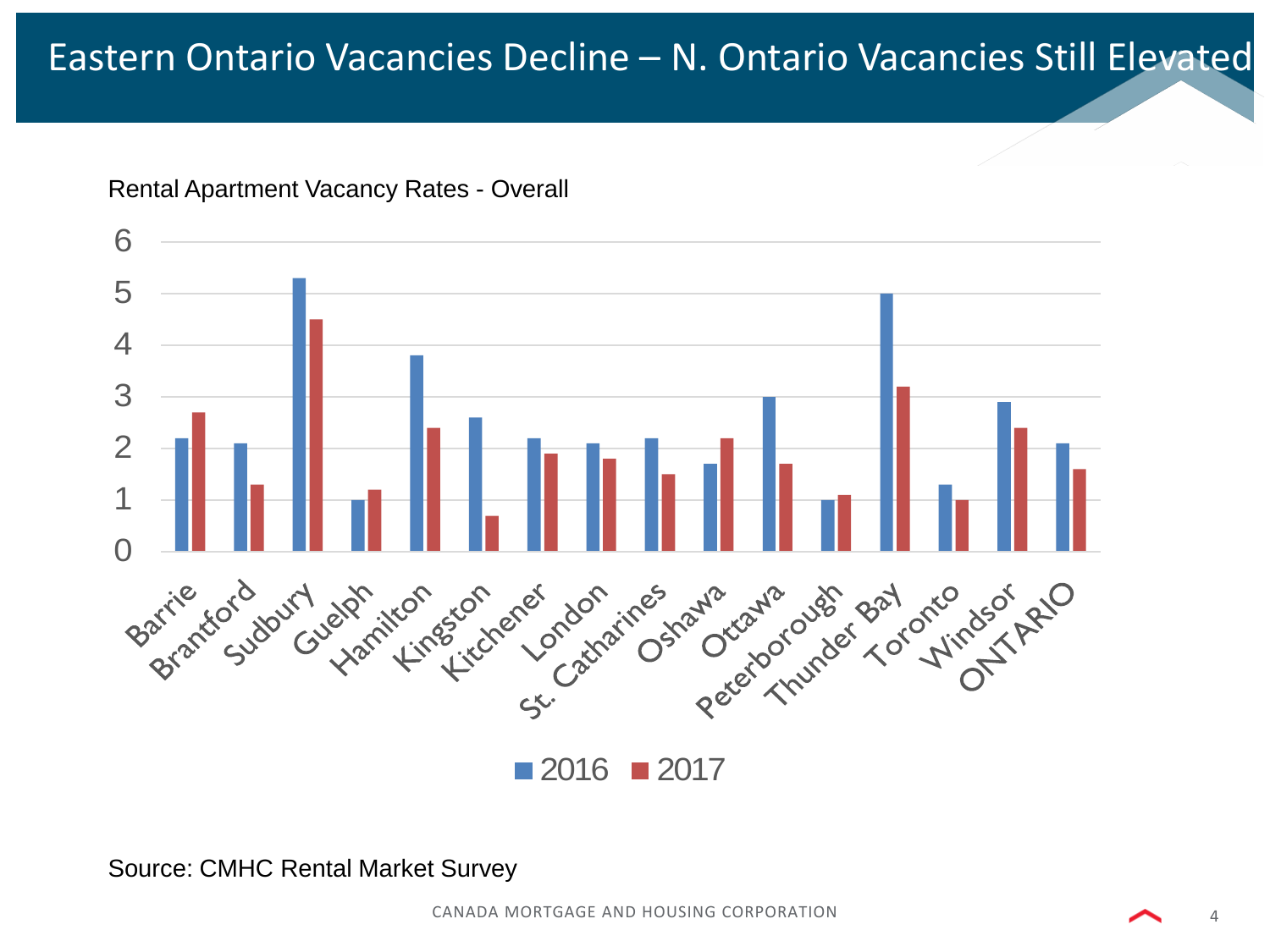### Demand Growing More At Lower End

#### Growth in Rental Demand\* – 2016 vs 2017



#### Source: CMHC Rental Market Survey

\*Demand measured as change in occupied stock at 20th(low end) and 80th(high end) rent percentiles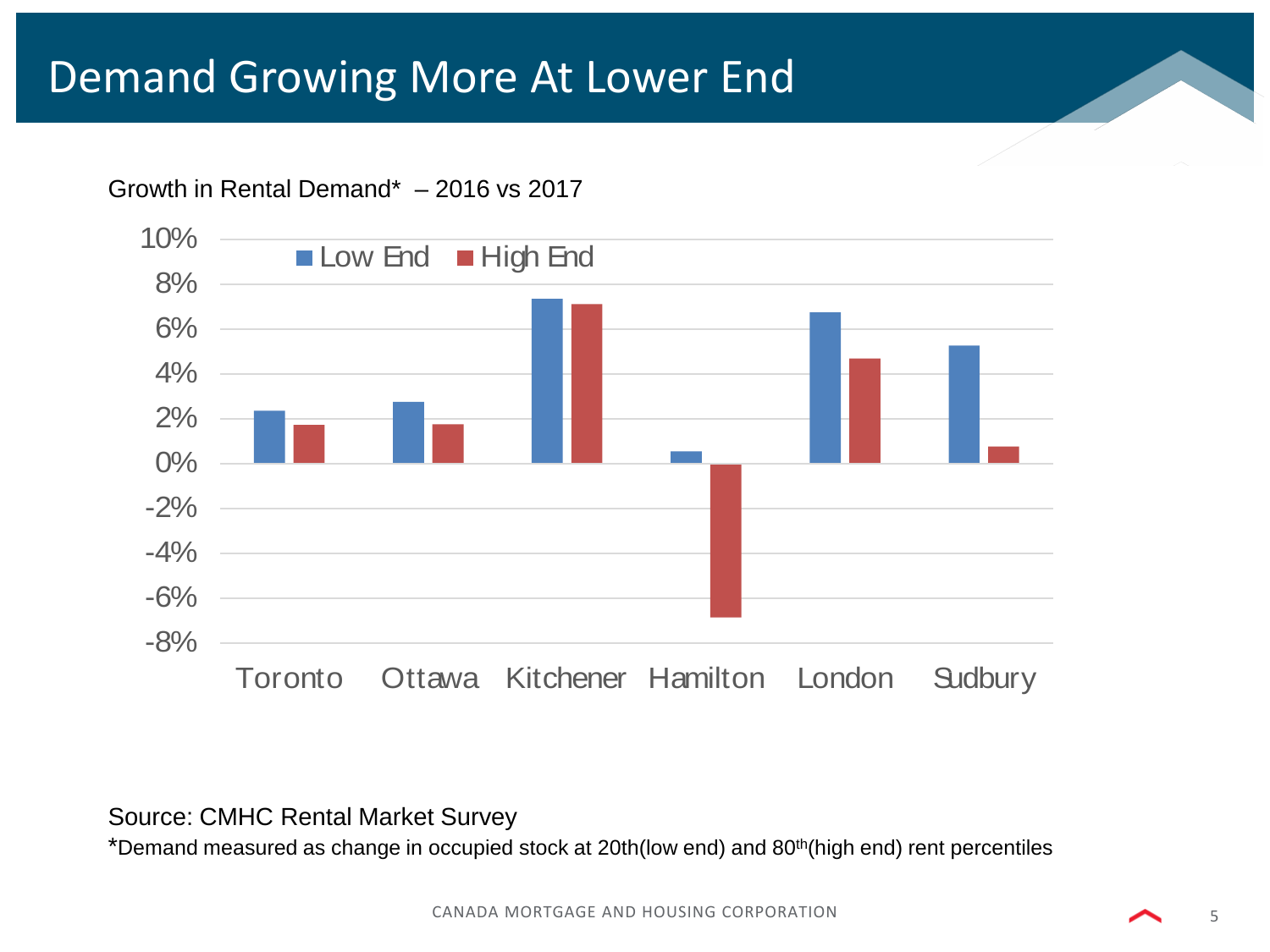### Southern Ontario Rents Grow Faster vs North & East

Same Sample Overall Apt Rent - % chg.



Source: CMHC Rental Market Survey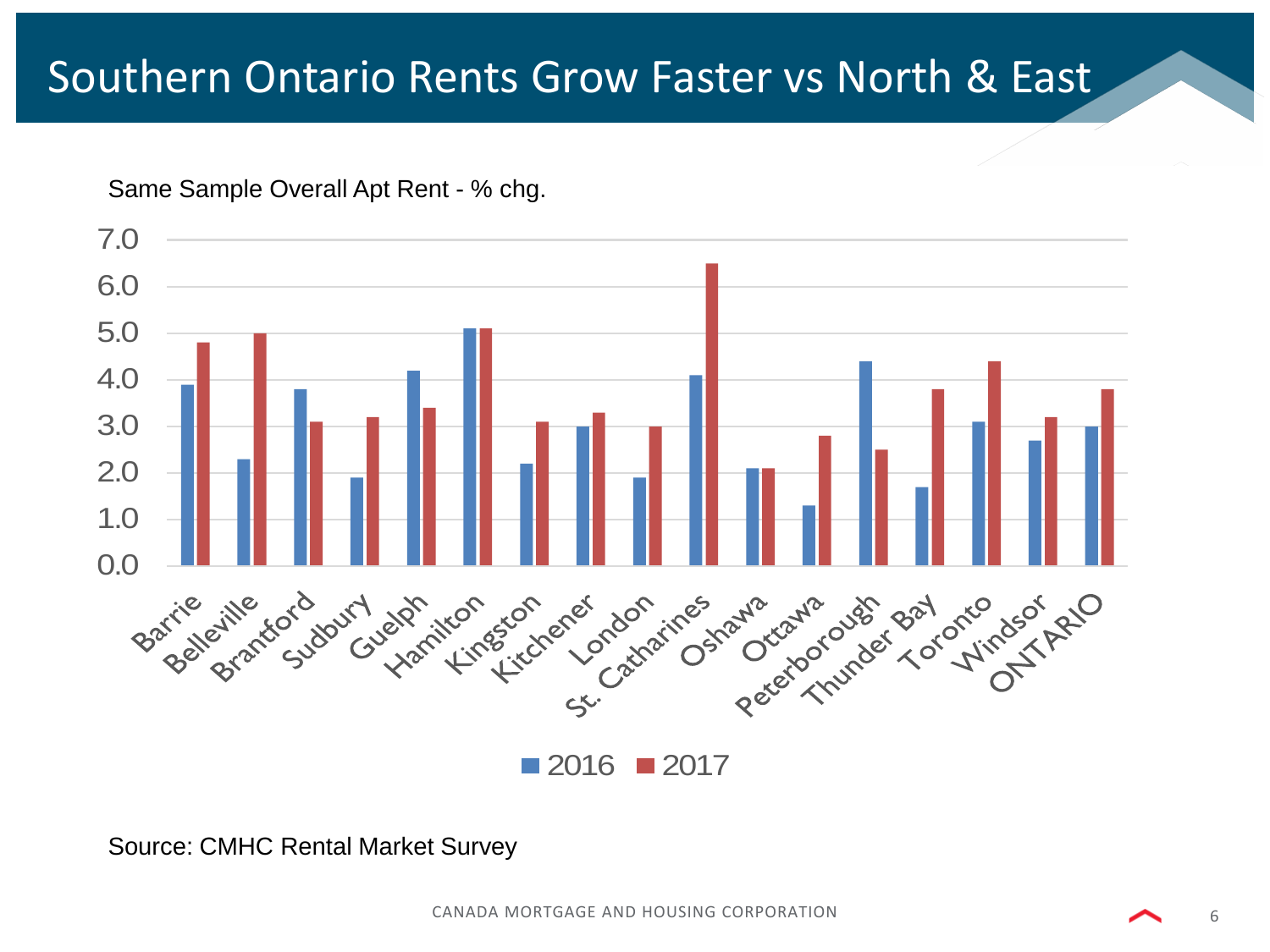| <b>FACTORS</b>           | 2016 |   |
|--------------------------|------|---|
| <b>Job Market</b>        | D    |   |
| Demographics             | D    |   |
| Cost Gap (Own vs Rent)   | D    | D |
| Expectations/Psychology  | N    | D |
| <b>New Rental Supply</b> | H    |   |
| <b>Net Effect</b>        |      |   |

D=Downward Pressure U=Upward Pressure N=Neutral

Source: CMHC Rental Market Survey, Statistics Canada, Social Media Data

CANADA MORTGAGE AND HOUSING CORPORATION 7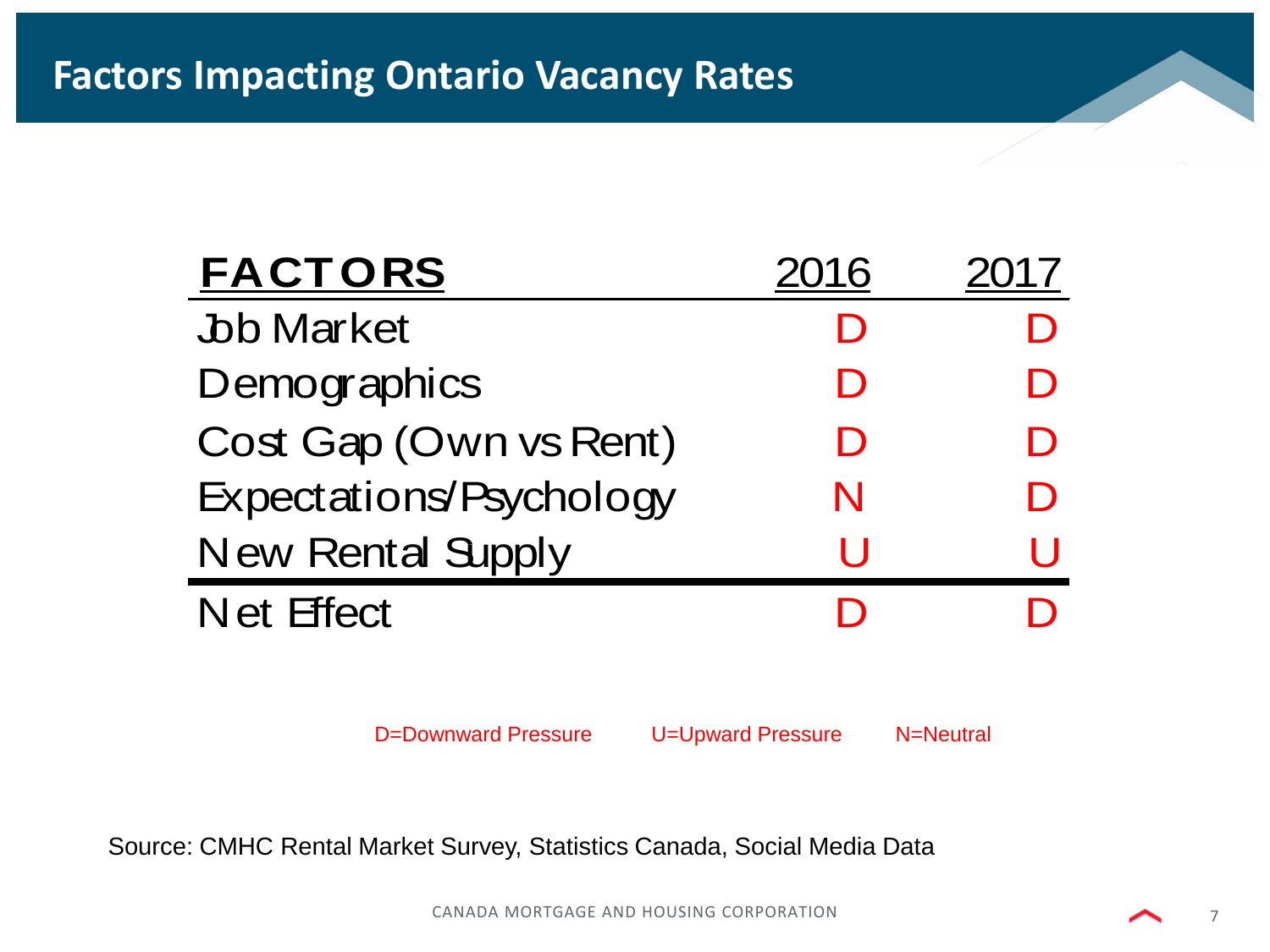### Downtrend in Rental Vacancy Rates Will Continue

Ontario Rental Apartment Vacancy Rates - Overall



#### Source: CMHC Rental Market Survey,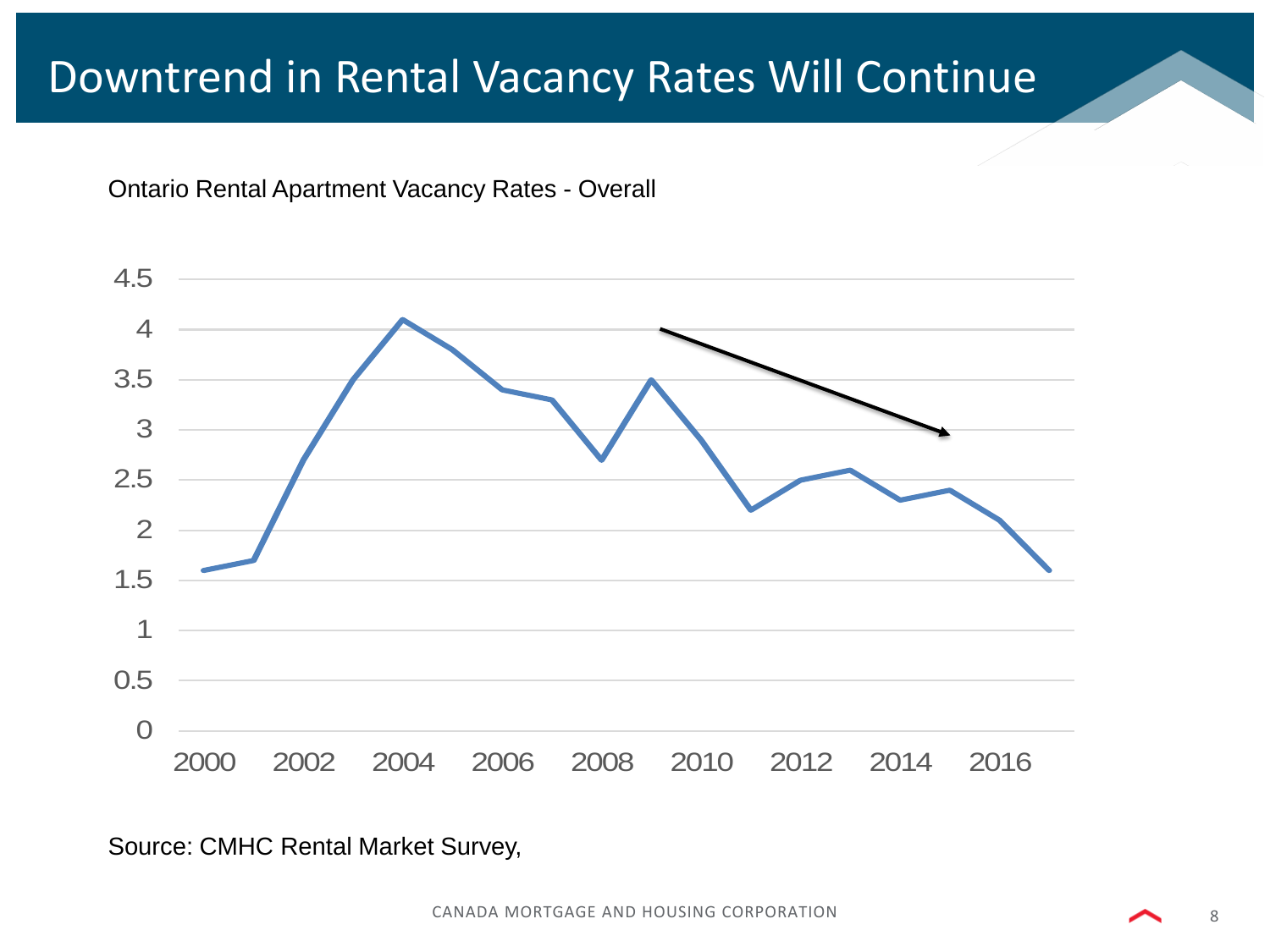### How Low Can Ontario Vacancy Rates Go?

Historical Annual Rental Apartment Vacancy Rates (Post 1988) - Overall



Source: CMHC Rental Market Survey,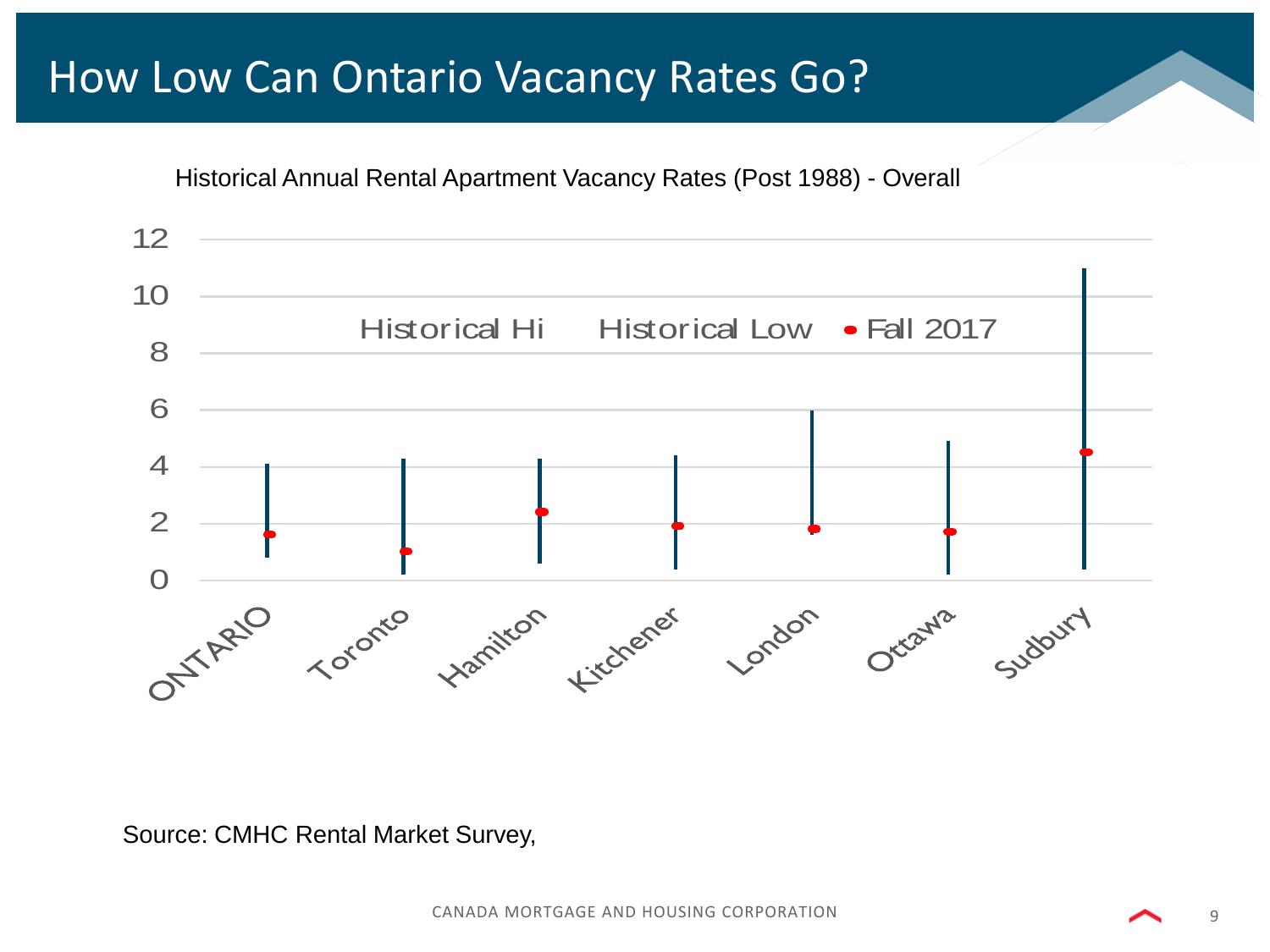### Rental Market Benefits From Being Pro-Cyclical



Unemployment & Rental Vacancy Rates % - Ontario

Source: Statistics Canada, CMHC Rental Market Survey, CMHC forecast(f)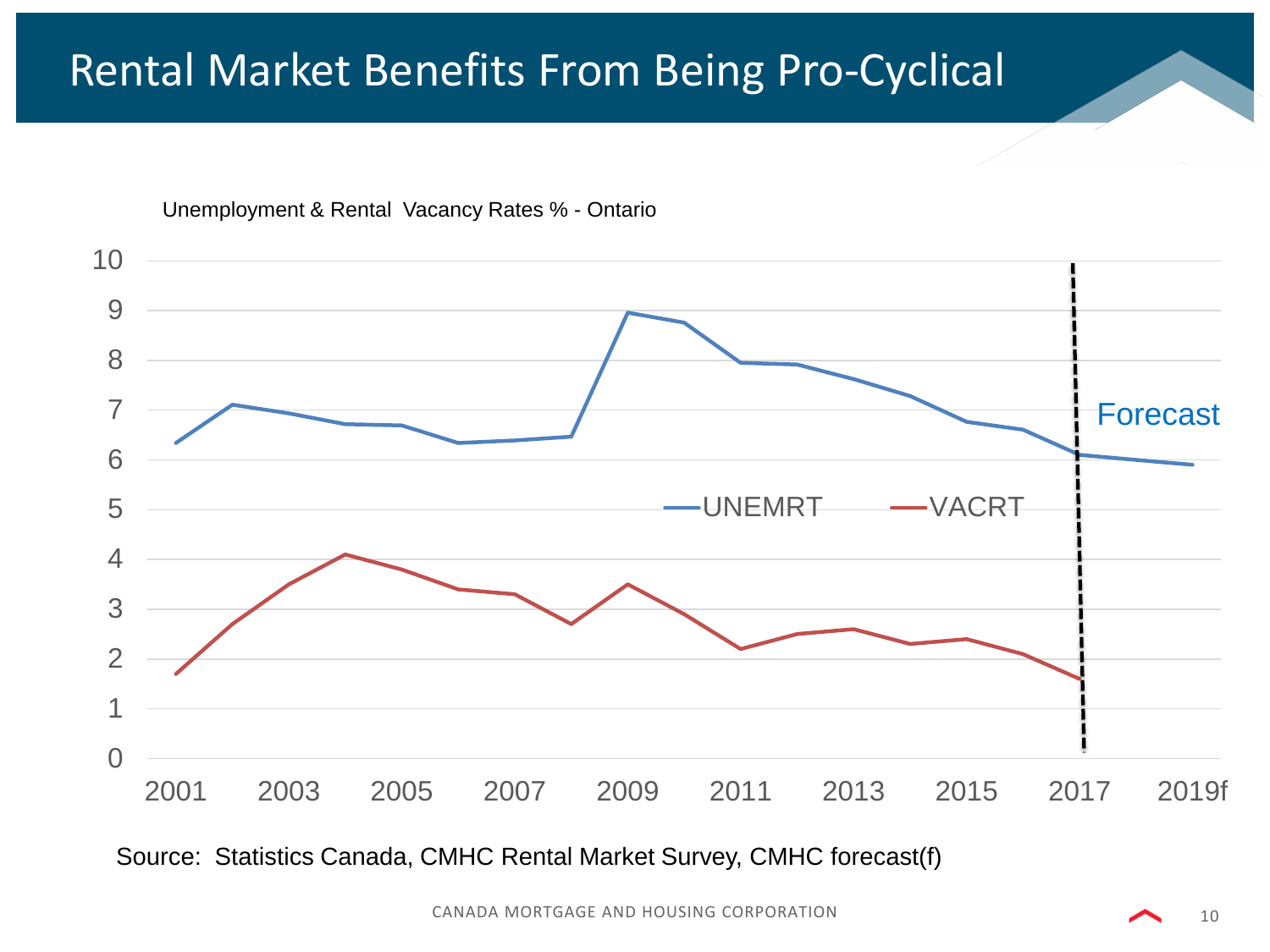### Ontario Economy Growing Faster vs Rest of Canada Since 2015

GDP Index (2009=100)



Source: Statistics Canada Economic Accounts, Ontario Ministry of Finance, CMHC calculation

11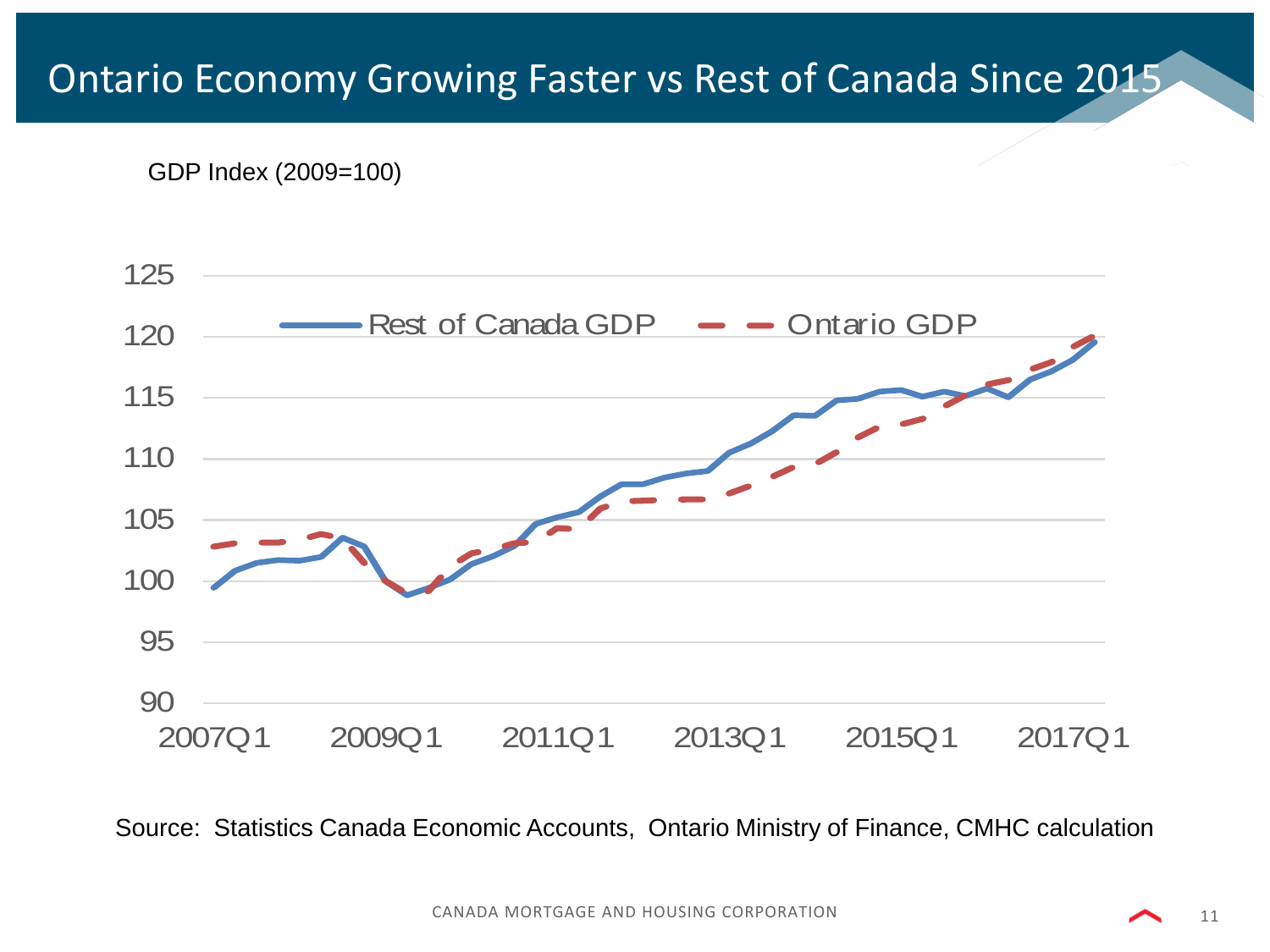

Source: Statistics Canada Economic Accounts, Statistics Canada LFS, CMHC Forecast (f) 20917-19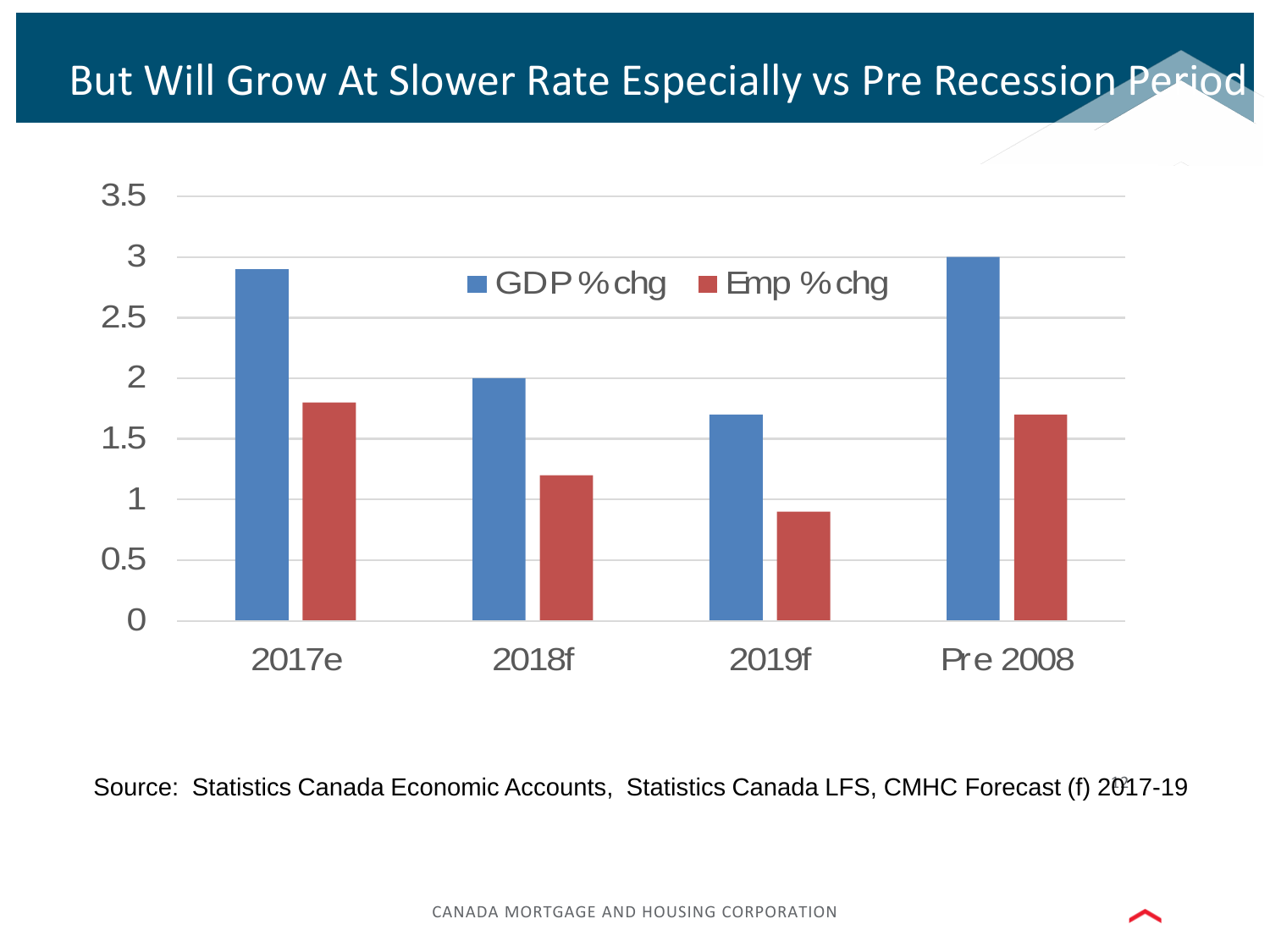### Consumer Sector More Vulnerable Due to Rising Debt, Higher Rates

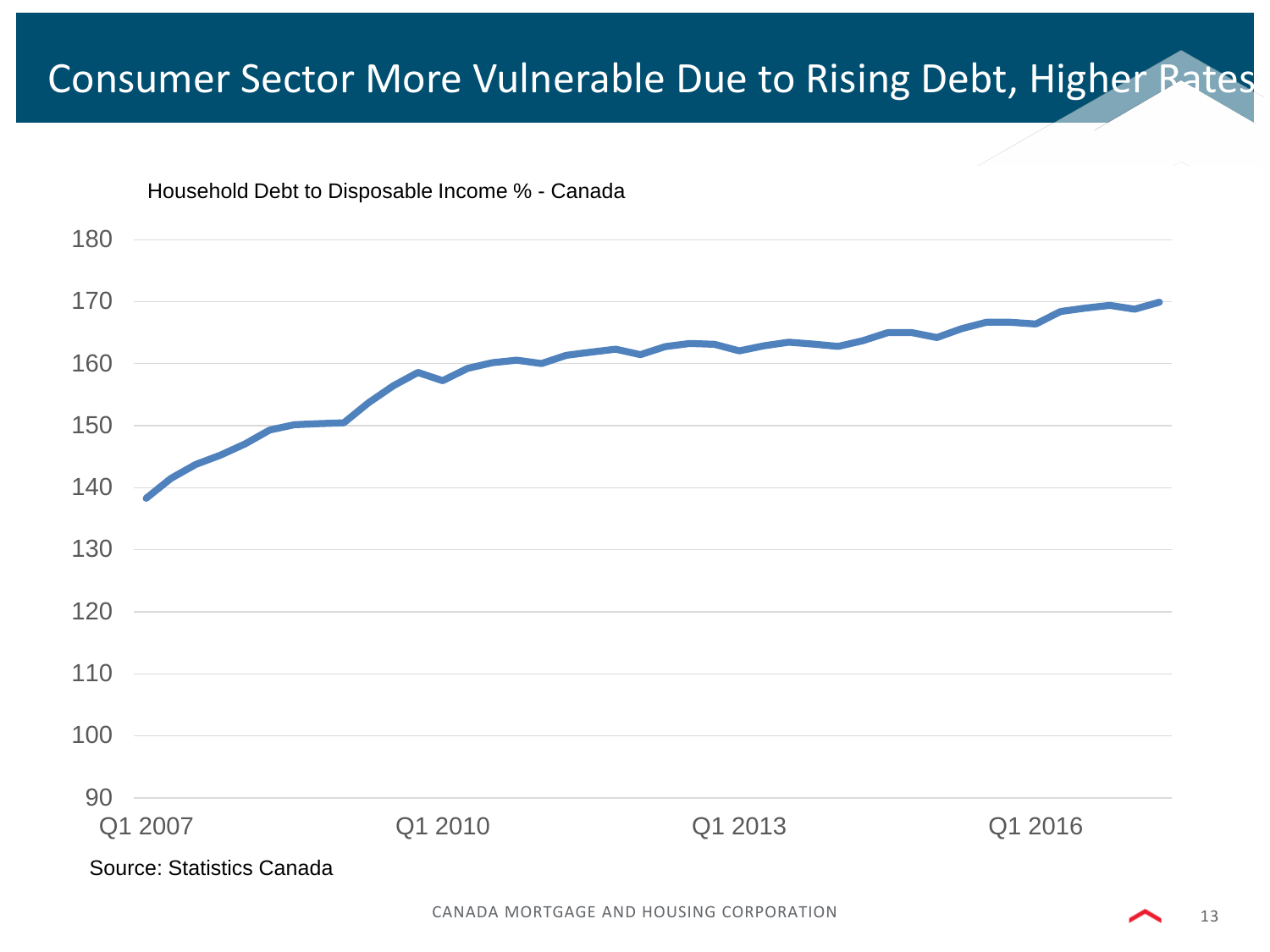# Accelerating Decelerating









HEALTH & GOVT





RETAIL

### FINANCE



### NATURAL RESOURCES



**HOUSING** 

Source: Statistics Canada, CMHC

CANADA MORTGAGE AND HOUSING CORPORATION 14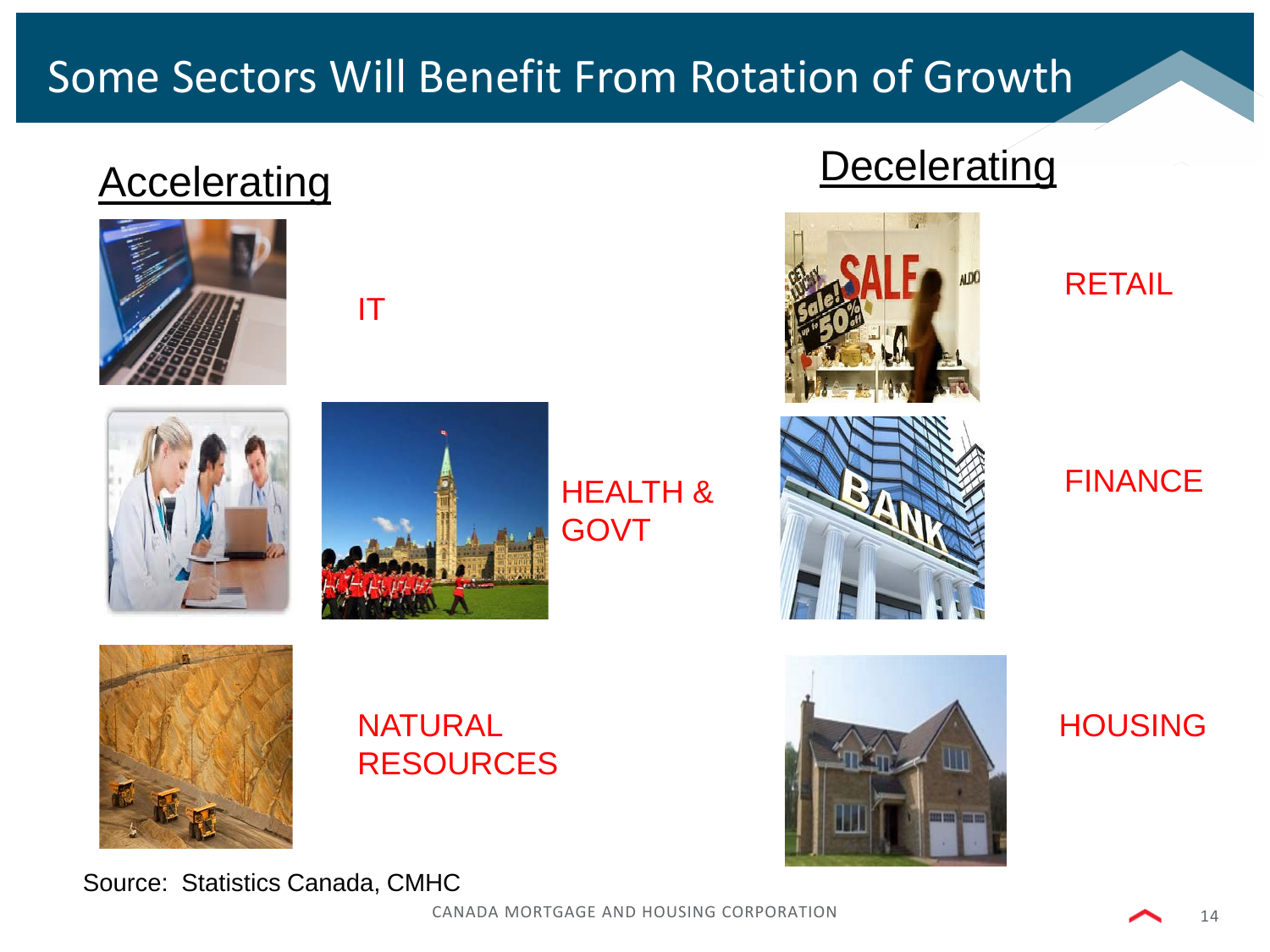

Source: Statistics Canada Census – Ontario data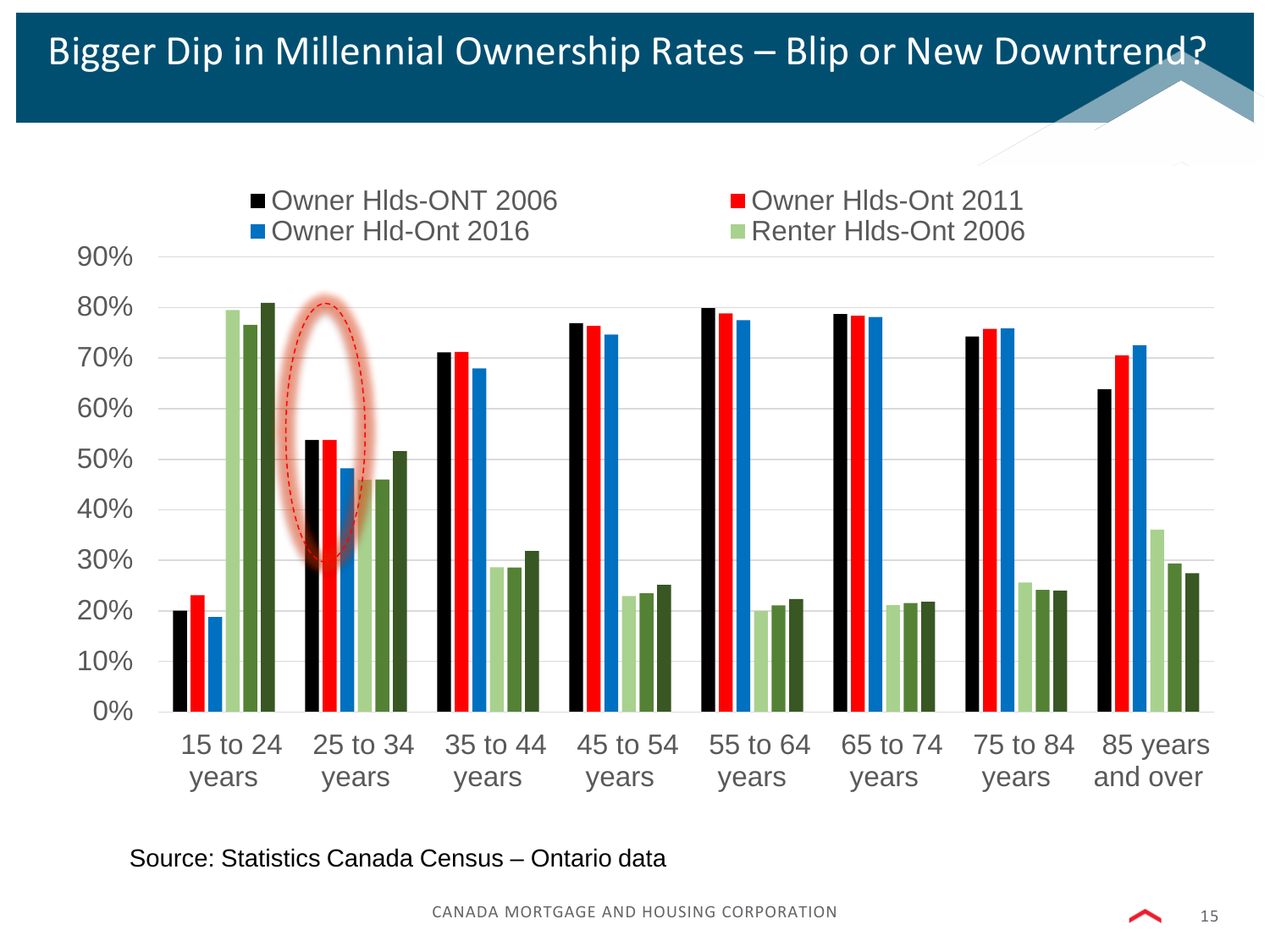## Eroding Affordability To Dampen First Time Buyer Demand



#### Source: Statistics Canada, CREA, CMHC

\* Based on CMHC high and low ratio data

\*\*Required income as a share of actual household income to buy average resale home, Ontario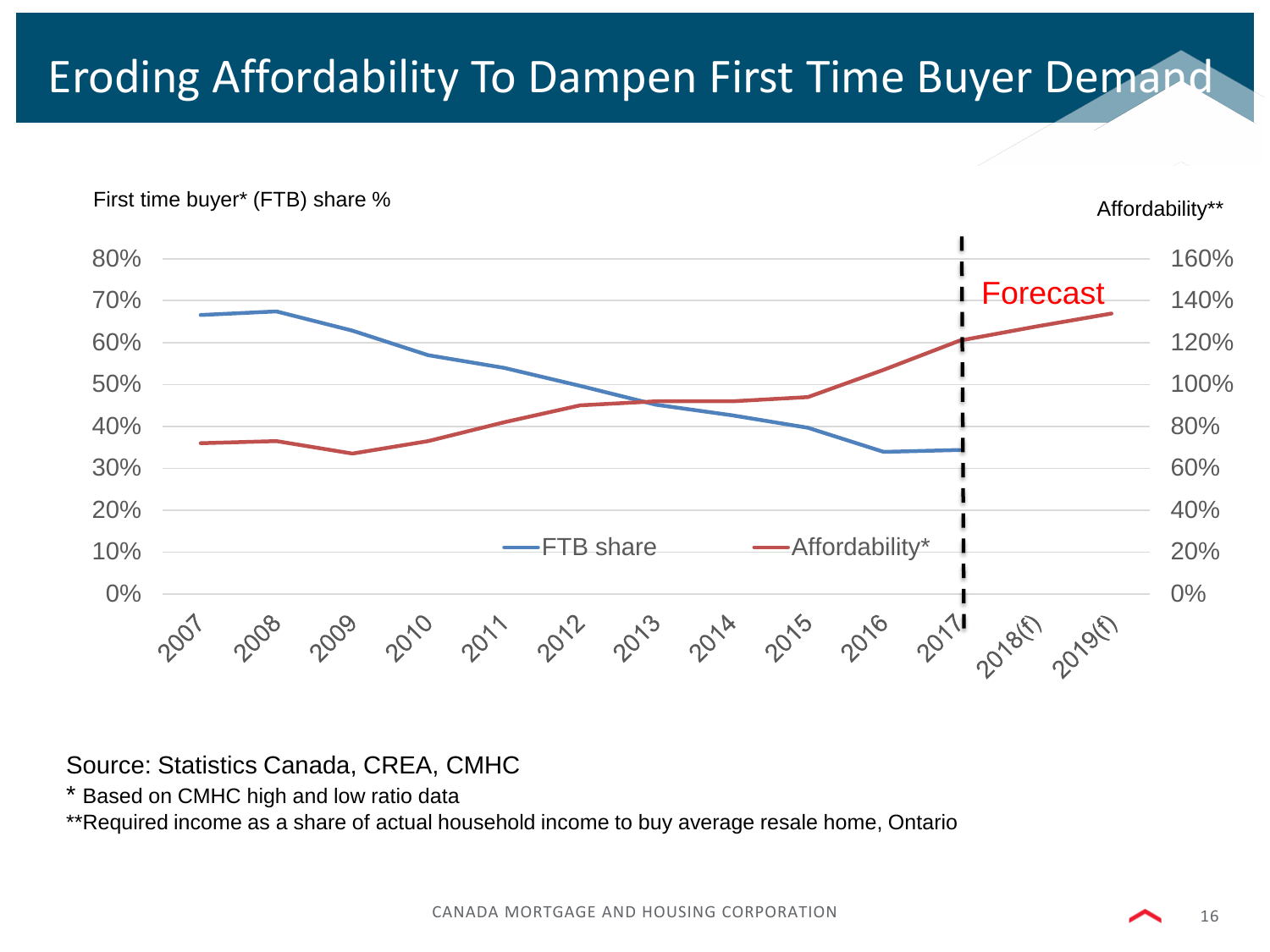### Higher Share of Renters Under Age of 44 & Carrying Most of the Debt



Source: Statistics Canada Survey of Financial Security, & Census 2016 – Ontario data

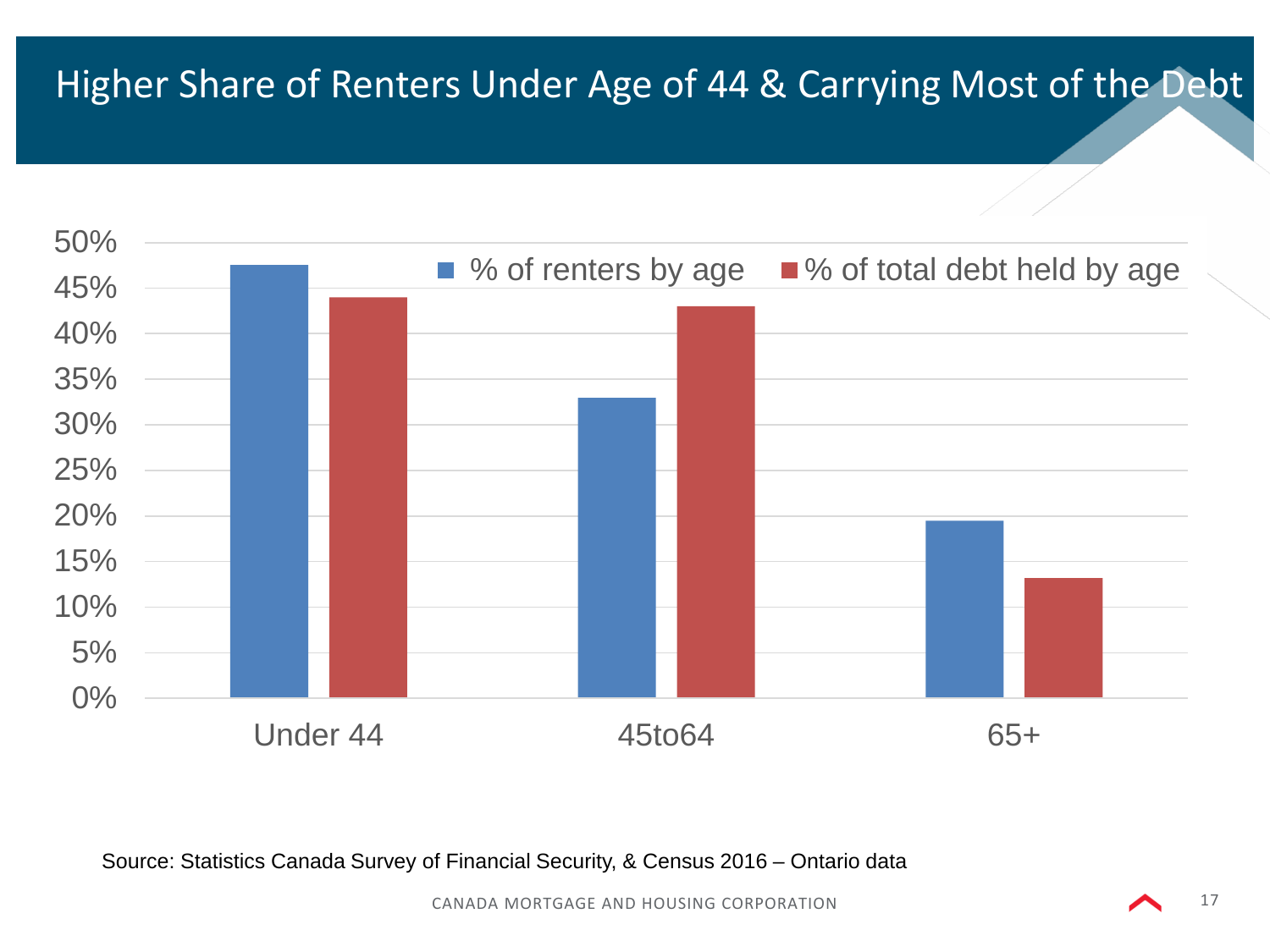### Ontario Migration Easing But Remains Above Decade Average



Source: Statistics Canada, CMHC Estimate(e)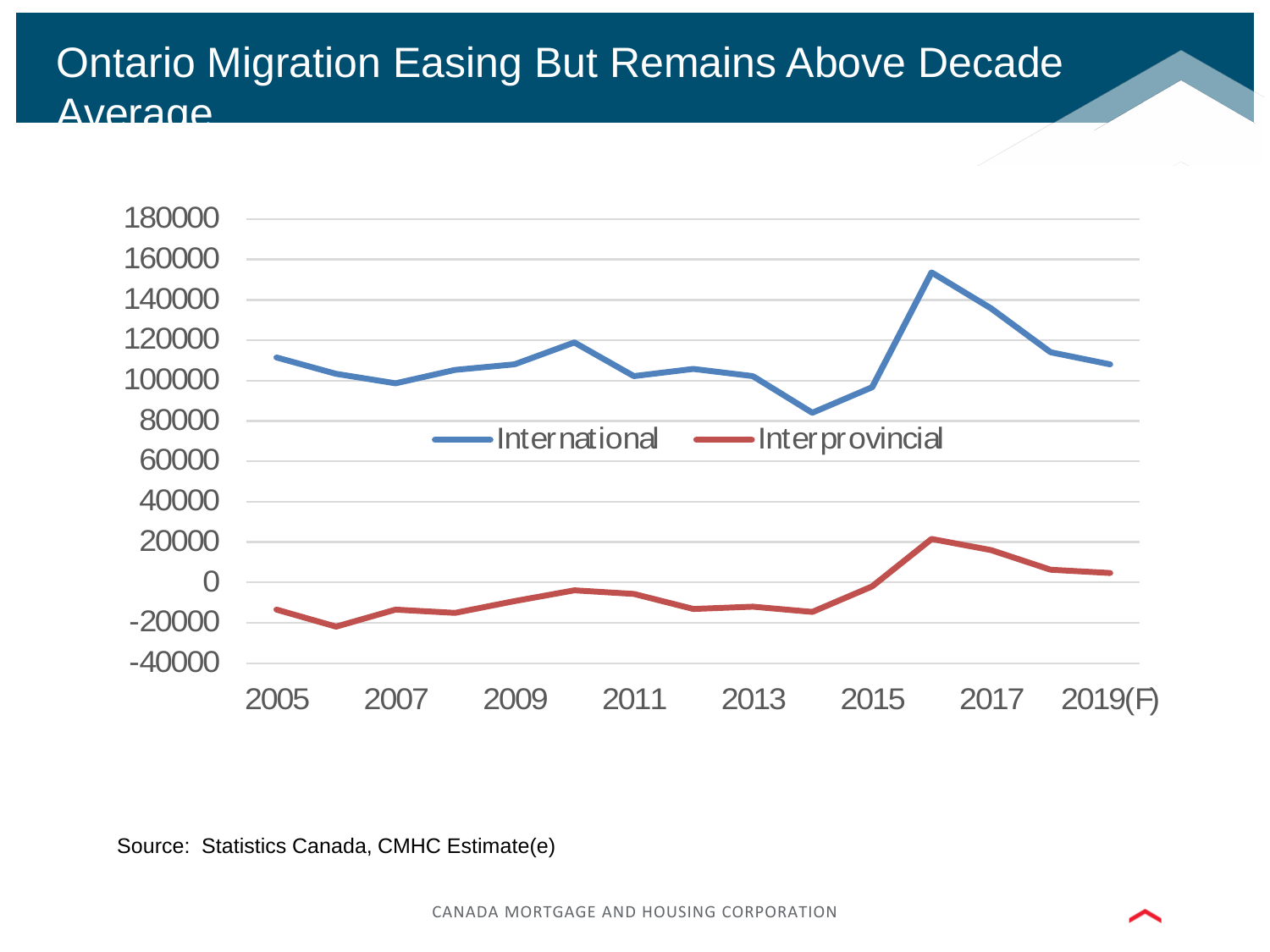### Demand/Supply Balance Calls For More Rental Supply



Source: CMHC Starts & Completions Survey, Statistics Canada Census Annual Averages \*Does not include condominiums completed and available for rent

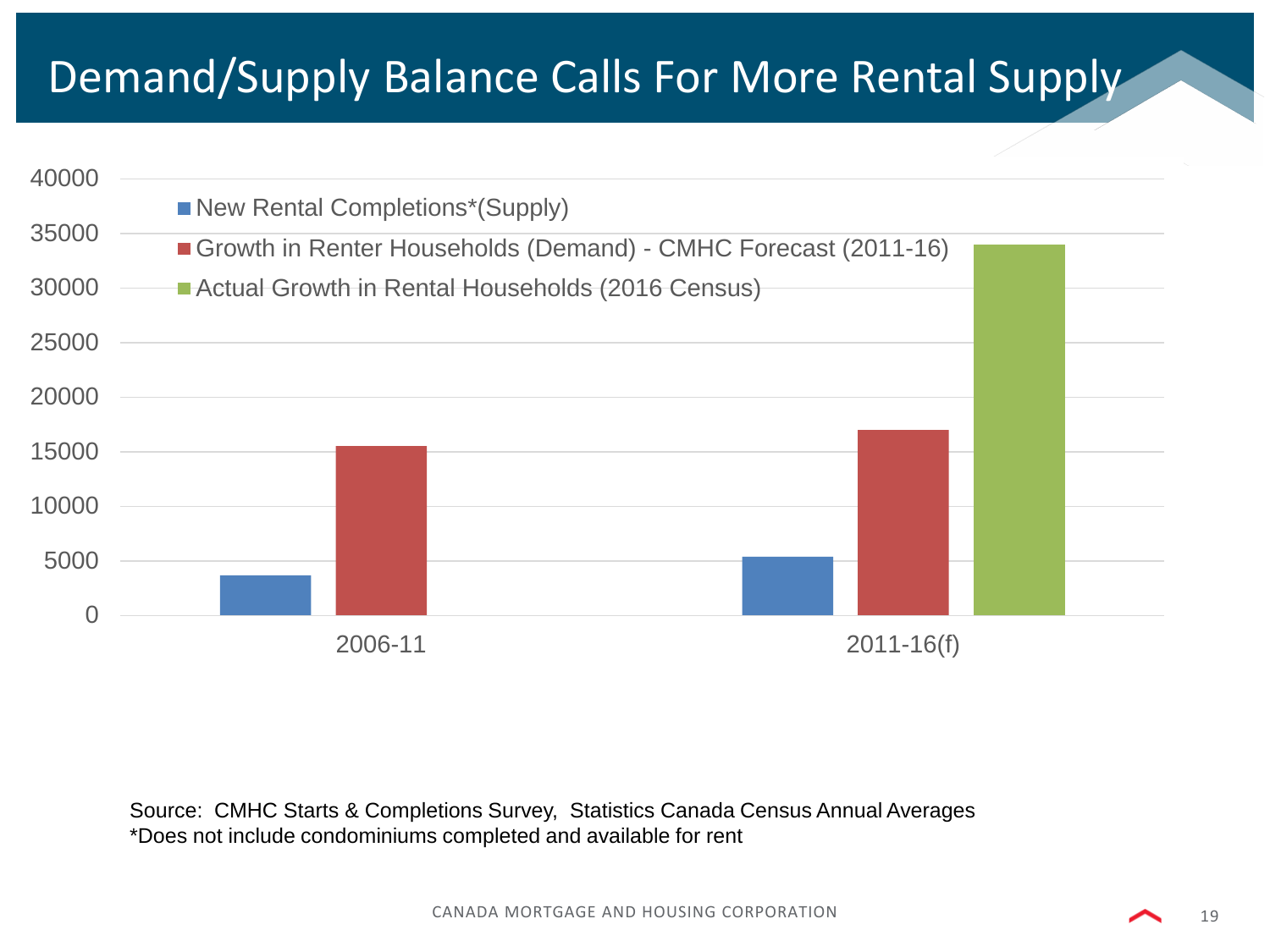# Only 18% of Renter Households Can Access Newly Constructed Units – 33% Newer **Units**



Source: Statistics Canada Census, CMHC RMS calculations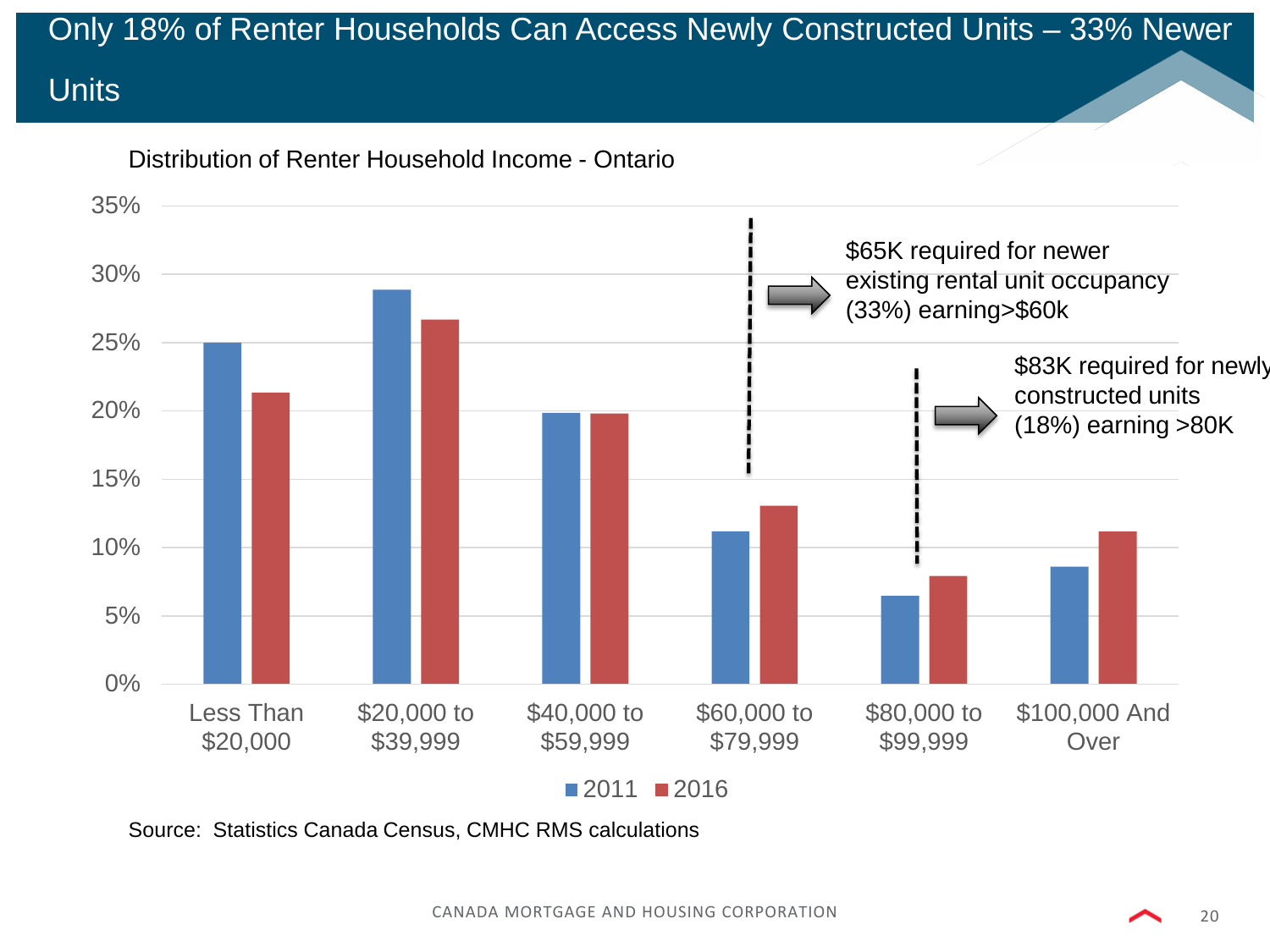### Rents To Grow But Some Downside Risks To Growth



Source: CMHC Rental Market Survey,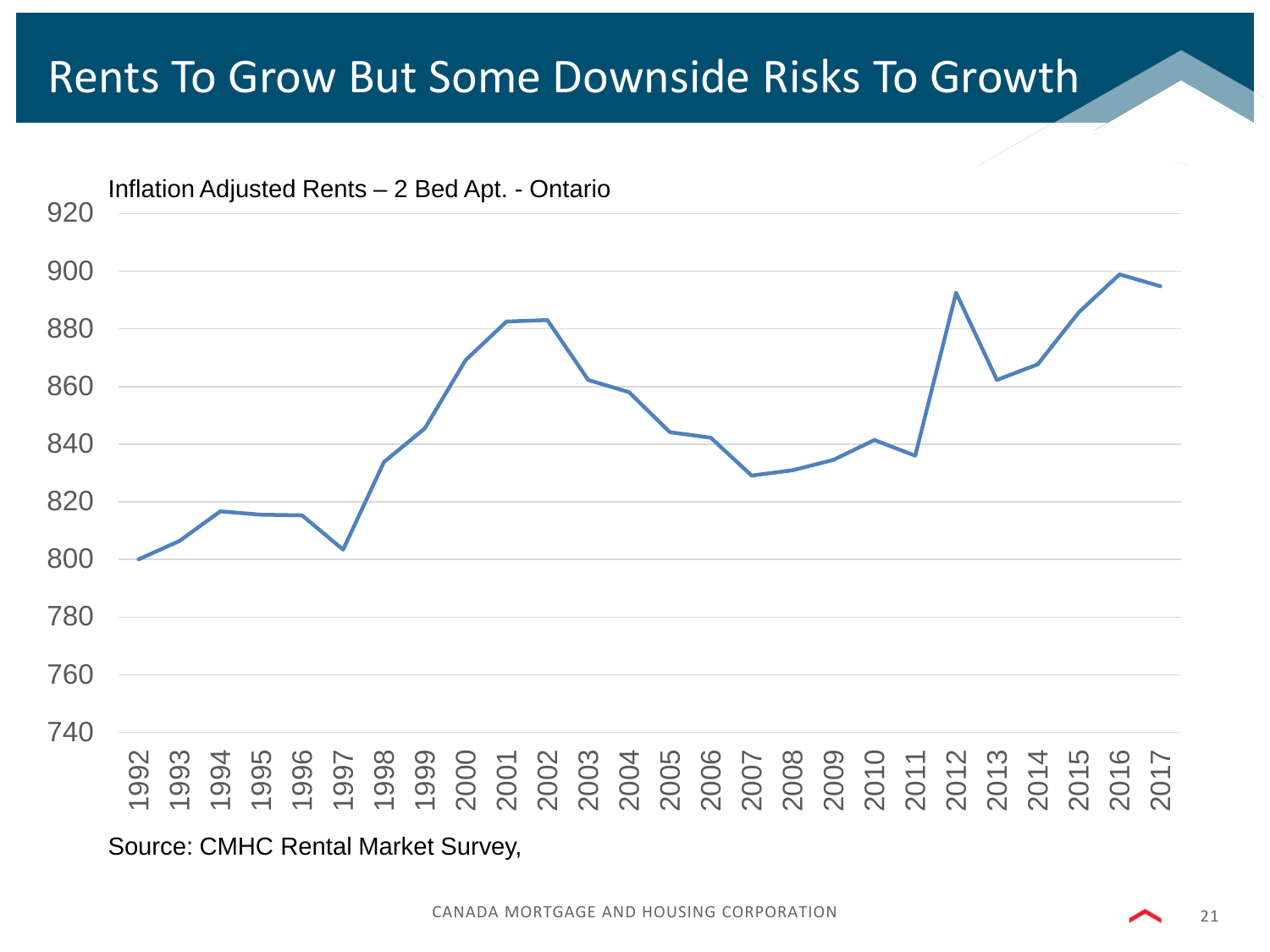### Rental Market Turnover Will Remain Low

Rental Unit Turnover Rate\*\* - 2017



### FACTORS?

- 1. Rent Controls
- 2. Eroding Affordability
- 3. Population Aging

Source: CMHC Rental Market Survey

\*Data suppressed

\*\*Share of rental units changing occupancy last 12 months